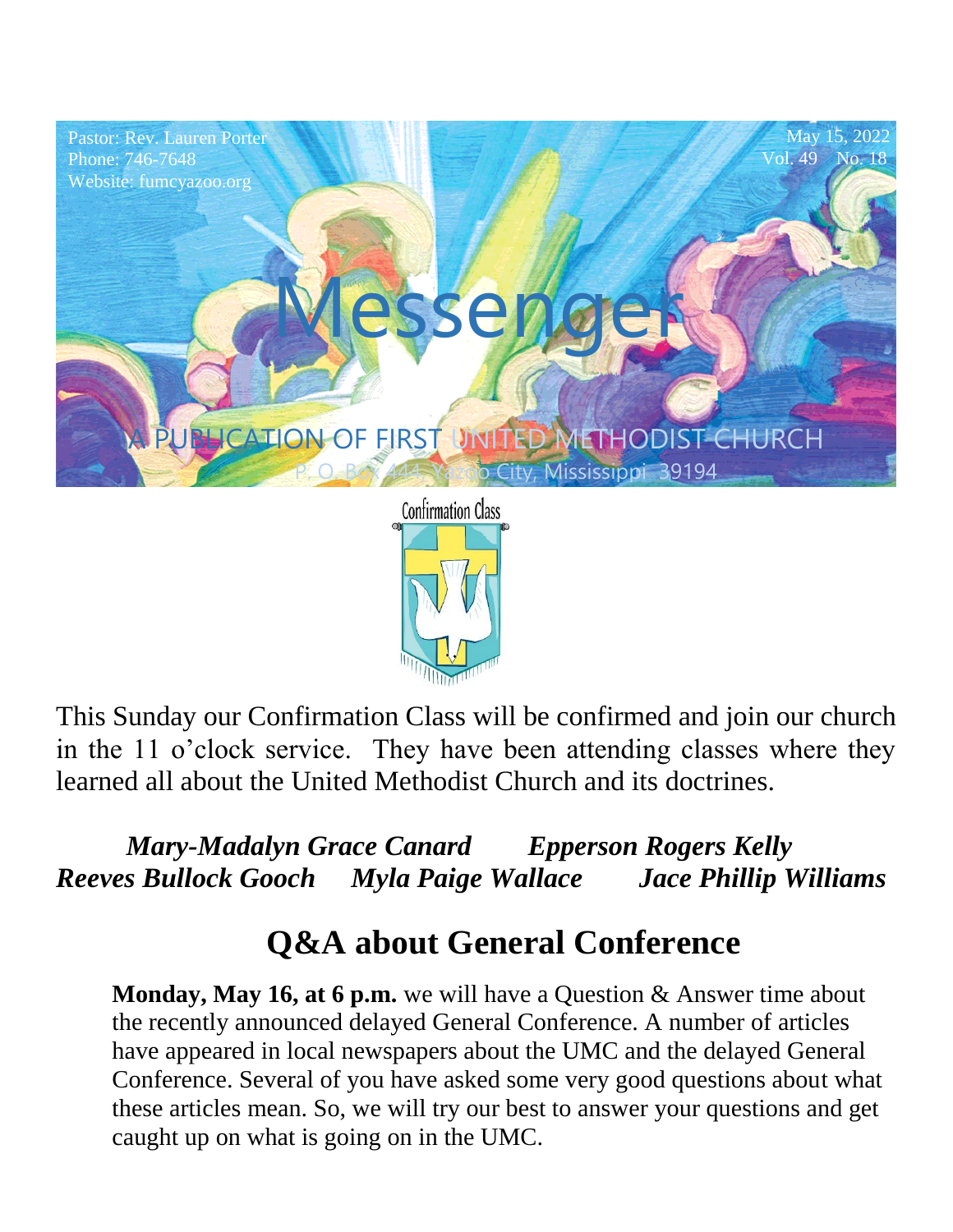

### **SUNDAY***,* **MAY 15**

9:00 a.m. Contemporary Service 9:50 a.m. Sunday School 11:00 a.m. Traditional Service

#### $\bf{A}$   $\bf{V}$   $\bf{M}$   $\bf{V}$   $\bf{V}$ **MONDAY, MAY 16**

General Conference  $6:00$  p.m. Q & A Session regarding

**TUESDAY***,* **MAY 17** 6:00 p.m. Ladies Bible Study/Millie's

**WEDNESDAY, MAY 18** 6:00 p.m. Chancel Choir

### **SATURDAY, MAY 21**

9-12 noon Methodist Market



16. Sterling Allen 17. Jason Dees 18. Terri Goodman 19. Tyler Bardwell

\*\*\*\*\*\*\*\*\*\*\*

- 16. Mr. & Mrs. Hunter Ledbetter
- 18. Mr. & Mrs. Sammy Burnham Mr. & Mrs. Tim Richards
- 19. Mr. & Mrs. Alan Swoope



This blood drive is specifically to help defray medical expenses for Dylan Johnson, the child who was hit by a stray bullet. There is a signup sheet outside the church office if you would like a specific time on Sunday, May 15.

 If you are able to give blood, please come and donate for this very worthy event.

#### **Confirmed in the faith**

Confirmation, a rite many churches celebrate each spring, has biblical roots. In Acts 8, Peter and John are sent to lay their hands on new believers and pray for them to receive the Holy Spirit. In the early church, new Christians usually adult converts — received baptism and confirmation as one ceremony. As more children were brought for baptism, pastors and priests would baptize, but only bishops would "confirm" a baptism, or make it official. Thus, the baptized were granted full membership in the church through confirmation.

Now confirmation allows young people, often after intensive Christian education, to profess for themselves the faith into which they were baptized. Confirmation serves as an important faith milestone, as young adults purposefully embrace a life of discipleship.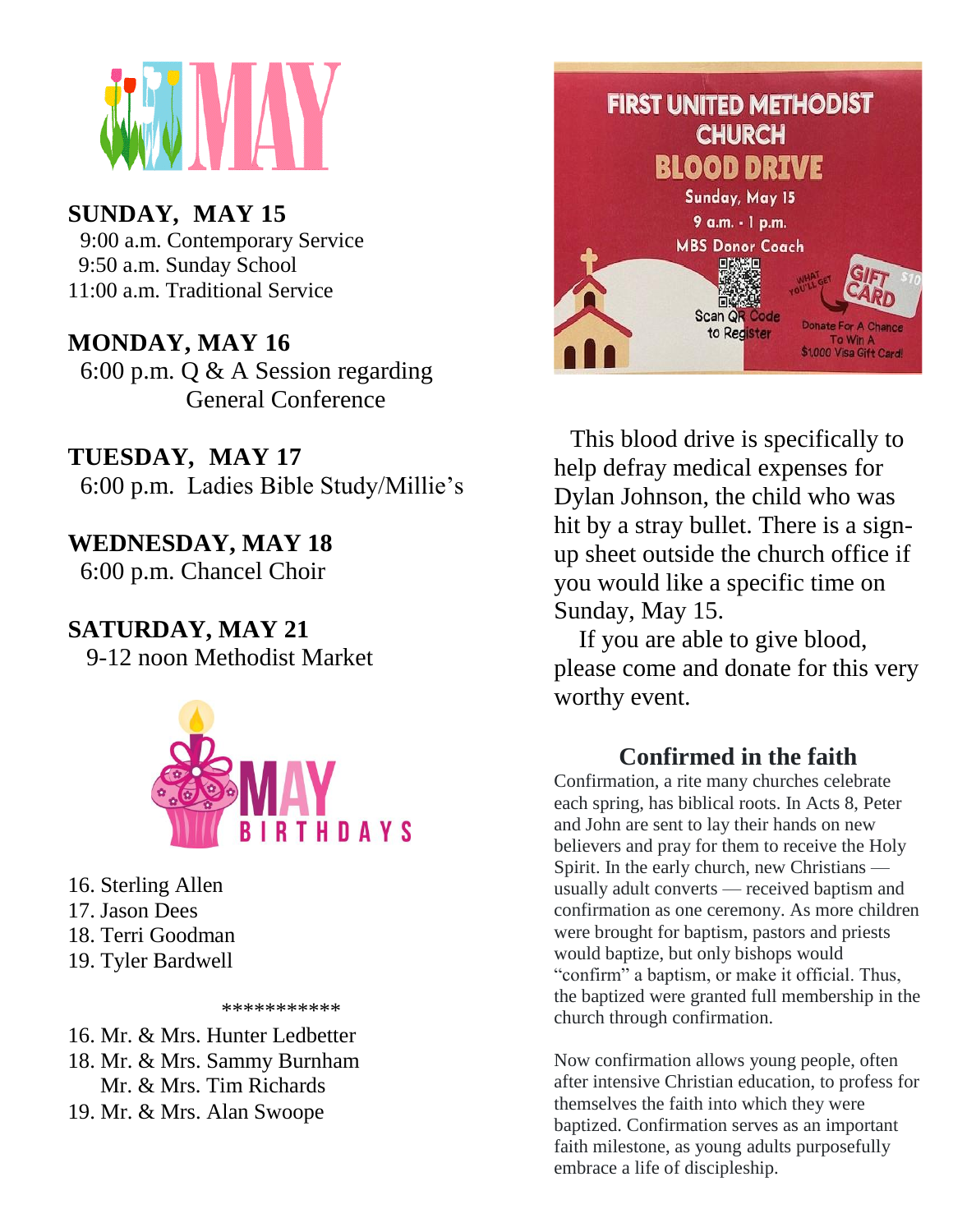

### **Hiskidz and Bible in Life**

Our Sunday school series for the month of May is called **Getting Along.** The lessons from this series take us through many familiar Old Testament Bible stories. This Sunday in our lesson, *Controlling Jealousy,* we will learn about Joseph and what his brothers did to him because of their jealousy*.* Jealousy can be a dangerous emotion. It can lead us to hurt others and people we care about.

### **W.O.W WEDNESDAY CHILDREN'S MINISTRY**

 W.O.W Wednesdays children's Bible Study has concluded for the Summer. We will be working on planning a few activities for the Children's Ministries. Please understand that sign ups may be required due to needing to turn in numbers for reservations to certain events and activities. The number activities will be planned based on participation. Hope to see the children through the Summer.

### **VACATION BIBLE SCHOOL**

 Tentative dates for VBS are June 20 – June 24. If you are interested in helping, please call the church office or contact Tera Smith. We need volunteers in order to have VBS.



## **Youth Sunday School**

This week our series, **Getting Along**, follows up on the story of Joseph with the lesson, *A Matter of Integrity.*  Joseph was a young man of right character and integrity. He found himself in an uncomfortable situation with Potiphar's wife. Sometimes integrity requires sacrifice, but God rewards integrity. Integrity is not a popular theme or choice in society, but as Christians, we must stand firm in our relationship with Christ and seek Him for guidance.

## **Sunday & Wednesday Night Group**

We have concluded our Sunday and Wednesday night Bible Studies for the current term. We will be working on a bi-monthly schedule to keep us connected through the Summer, as everyone seems to be so busy.

## **Lake Junaluska/M28 Camp**

M28 Camp at Lake Junaluska, North Carolina is July 8-11. All our spots have been filled, but if there are any cancellations the Camp will notify us. We are excited to finally be going back for Summer Worship in the Mountains.